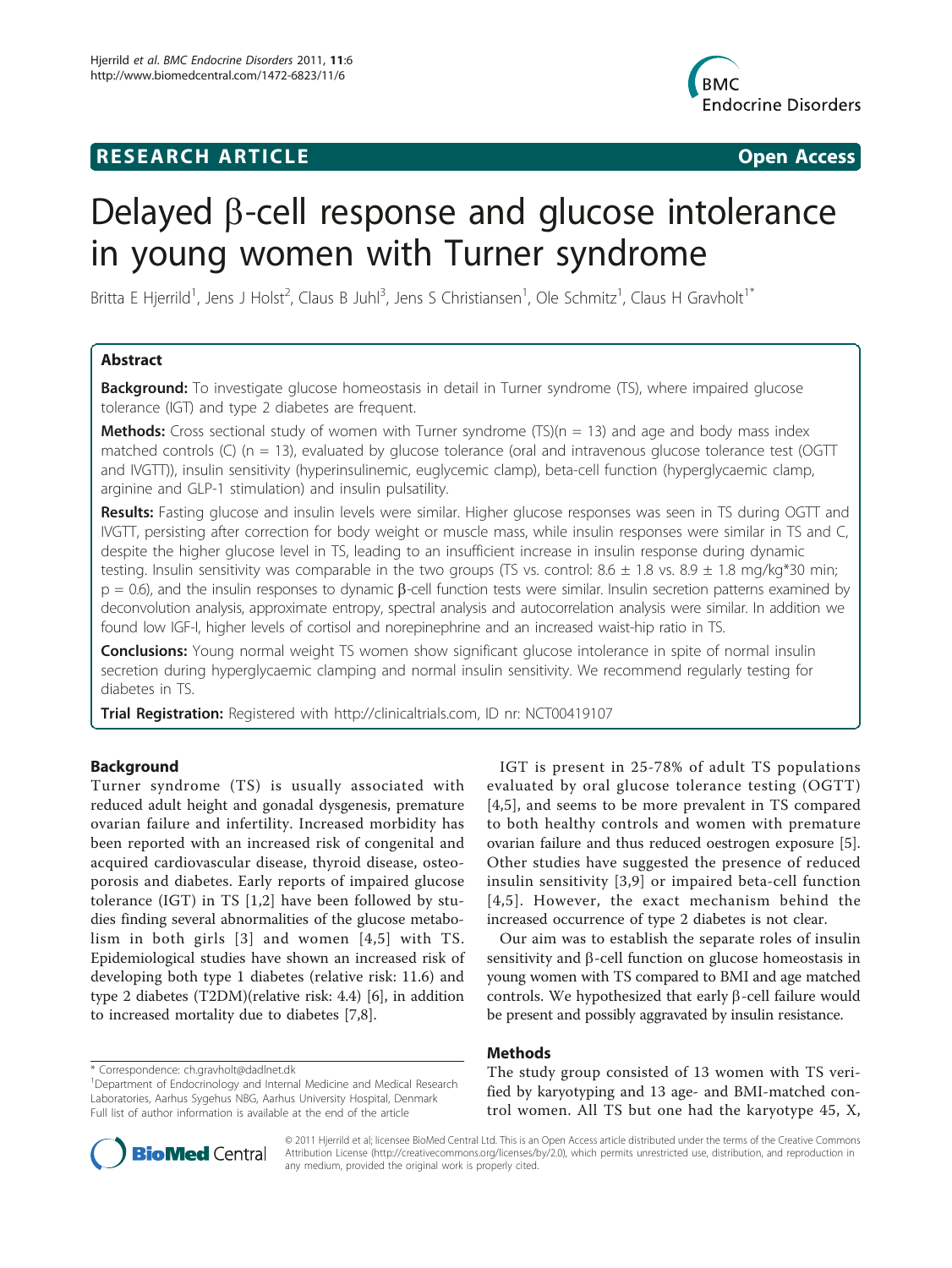one had 45,  $X/46$ ,  $X$ , del $(X)$ . Seven of the participants had earlier received growth hormone therapy. All participants but one in the TS group completed all study days.

The patients were recruited consecutively through the National Society of Turner Contact Groups in Denmark. All patients received hormone replacement therapy (HRT).

Exclusion criteria were known diabetes, BMI above 30, untreated hypo- or hyper-thyroidism, present or past malignant disease, symptomatic heart disease or daily use of prescribed medicine known to affect glucose metabolism other than HRT. Control women did not use any prescribed medicine including hormonal contraception.

All participants received oral and written information concerning the study prior to giving their written informed consent. The protocol was carried out in accordance with the Helsinki declaration and approved

by the Aarhus County Ethical Scientific Committee (no. 20040108).

Participants were examined over three days, day one and two being consecutive days. The final examination day was performed more than four weeks after day two. Participants met in the morning after an overnight fast from 10 pm the previous night on all three days, without engaging in major physical exercise for 48 hours before the investigations (Figure 1). The women were examined independent of the period of their menstrual cycle.

#### Body Composition

On day one, body weight, height, waist-to-hip ratio and blood pressure was measured. Total and regional fat mass (FM) (g), and lean body mass (LBM) (g) was measured by dual-energy X-ray absorptiometry (DXA) using a Hologic QDR scanner (Hologic, Inc., Waltham Mass, version 7.20D). Cross calibration was ensured through



Time: 0 60 120 180 240 300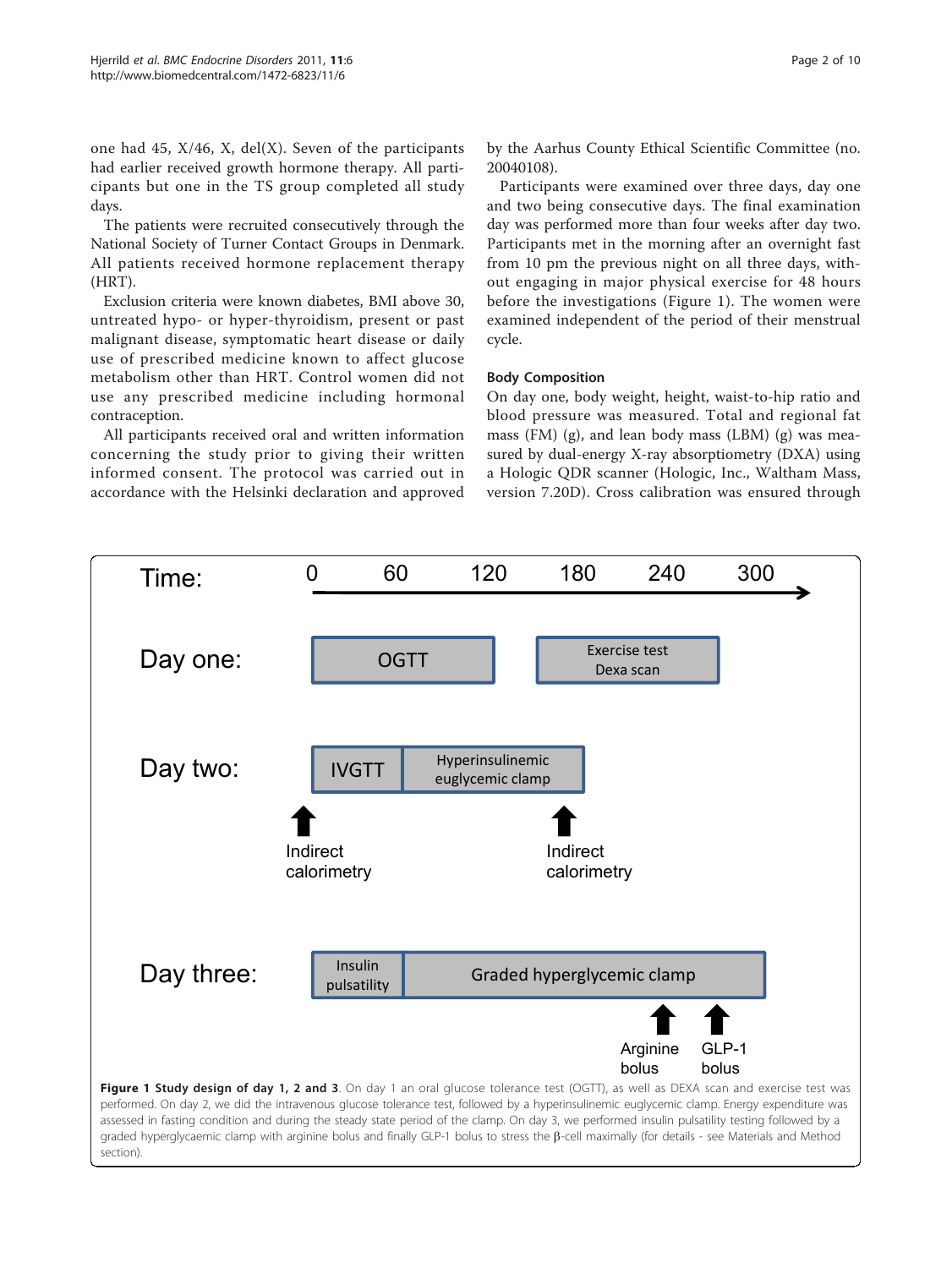the use of double measurements and a common phantom [\[10](#page-8-0)].

#### OGTT and  $Vo_{2max}$

An OGTT was performed, administering 75 g glucose orally. Insulin, C-peptide, free fatty acids (FFA), triglycerides, growth hormone (GH), IGF-I, glucagon-like peptide 1 (GLP-1) and glucose-dependent insulinotropic polypeptide (GIP) were measured at baseline and at 15, 30, 45, 60, 90, 120 min. Serum insulin and plasma glucose responses were measured as area under the curve (AUC) and as the incremental AUC (iAUC) using the trapezoidal rule.

A 6 min sub-maximal exercise test on a bicycle ergometer (Monark Ergomertric 829 E, Monark, Varberg, Sweden) was performed for estimation of  $Vo_{2max}$ .

#### IVGTT and Indirect Calorimetry

On day two intravenous catheters (Venflon, Viggo AB, Helsingborg; Sweden) was placed in an antecubal vein for infusion and in an arterialized hand vein for blood sampling. After 30 minutes bed-rest, baseline indirect calorimetry was performed measuring resting energy expenditure (EE) and respiratory quotient during 20 min (Deltatrac monitor, Datex Instrumentarium, Helsinki, Finland) [[11](#page-8-0)]. An IVGTT was performed and glucose (25 g as 50% glucose) was administered as a bolus dose within 90 sec and subsequent blood samples were drawn at 0, 4, 8, 10, 12, 15, 18, 20, 25, 30, 40, 50 and 60 min.

## Hyperinsulinemic Euglycemic Clamp

The IVGTT was followed by a hyperinsulinemic euglycemic clamp as previously described [[12\]](#page-8-0). At 60 min infusion of 1.0 mU/kg/min insulin was initiated and infusion of 20% glucose was adjusted to stabilize plasma glucose around 5.0 mmol/l. Minutes 150-180 were considered as a hyperinsulinemic steady state and during this period the indirect calorimetric measurement was repeated and samples of blood were drawn every 15 min.

## Insulin Pulsatility

Initially on study day three spontaneous insulin secretion was recorded by measuring insulin levels every minute for 60 minutes. Serum insulin concentration time series were evaluated by deconvolution analysis, autocorrelation analysis, spectral analysis and approximate entropy.

#### Deconvolution analysis

Serum insulin concentration time series were analyzed in a blinded manner by deconvolution analysis to quantitate insulin secretory burst mass, burst amplitude, basal secretion, and interpulse interval [[13,14](#page-8-0)].

#### Detrending

To eliminate the effects of nonstationarity in the data, approximate entropy (ApEn), spectral analysis, and autocorrelation analysis were performed on the residuals, after subtraction of an 11-point centered moving average process [\[15\]](#page-8-0). This length of the moving average process was chosen to ensure optimal detrending.

## ApEn

ApEn measures the likelihood that patterns repeat throughout the time series [[15\]](#page-8-0). By application of a small r value (e.g.  $r = 0.2$  sd), ApEn evaluates fine (sub) patterns in the time series, and a larger r value (e.g.  $r=$ 1.0 sd) is applied to evaluate more coarse patterns. A higher ApEn value indicates a more irregular time series.

#### Spectral analysis and autocorrelation analysis

By spectral analysis insulin concentration time series is described by sinus waves of different frequencies. The predominant frequency and the density hereof was recorded. A Tukey window of 25 data points was used, and spectra were normalized, assuming that the total variance in each time series was 100%, enabling comparison of spectral estimates despite the different absolute insulin values. Autocorrelation analysis was performed and the lag time and the maximal autocorrelation coefficient were recorded. All data analyses were performed in a blinded manner.

#### Graded Hyperglycemic Clamp, Arginine and GLP-1 bolus

Following insulin pulsatility testing, a graded hyperglycemic clamp was applied on day three. At 60 minutes glucose levels were raised to 7 mmol/l by the use of between 2 and 5 ml 50% glucose and continuous infusion of 20% glucose, to raise glucose as quickly as possible and clamp glucose at levels 7, 9, 10, 11 and 12 mmol/l for 30-minute intervals. After 30 min at glucose level of 12 mmol/l a 5 g i.v.-bolus of arginine was administered measuring the effect on baseline parameters every 5 minutes for 30 minutes. This was followed by an iv-bolus of 2.5 nmol GLP-1 and the effect was likewise monitored for 30 min.

## Assays

Plasma glucose was measured in duplicate immediately after sampling on a Beckman Glucoanalyzer (Beckman Instruments, Palo Alto, CA, USA). Serum insulin was measured by ELISA employing a two-site immunoassay (DakoCytomation, Cambridgeshire, United Kingdom), C-peptide by ELISA (DakoCytomation, Cambridgeshire, United Kingdom), serum FFA by a colorimetric method (Wako Pure Chemical Industries, Neuss, Germany), plasma TG by COBAS Fara II, serum GH and cortisol by time-resolved flouroimmunoassay (AutoDELFIA, PerkinElmer, Wallac, Turku, Finland). Total IGF-I was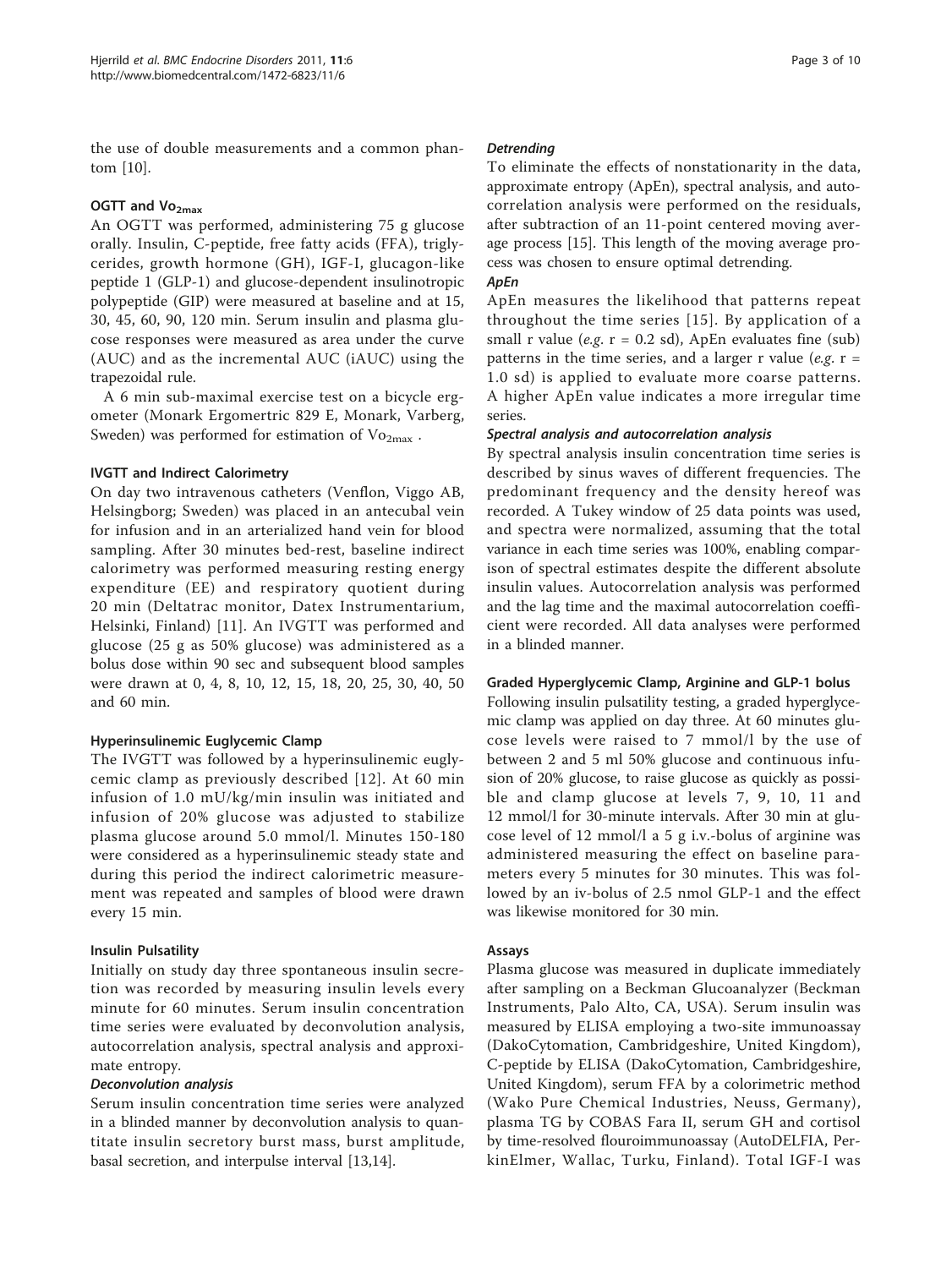analysed as previously described [\[16](#page-8-0)]. Epinephrine and norepinephrine were measured by HPLC [[17\]](#page-8-0), glucagon by an in-house radioimmunoassay, GLP-1 by a Cterminal radioimmunoassay [\[18](#page-8-0)] and total GIP as previously described [[19\]](#page-8-0).

#### Statistical methods

The number of participants was determined from a power calculation based on a minimal difference in glucose levels (area under the curve (AUC)) during an OGTT of 4.4 mmol/L/2 hours in women with TS and controls and estimating an  $\alpha$  of 0.05 and a power of 80% [[4](#page-8-0)], which lead to a minimum sample size of 12. Using data on insulin sensitivity in TS estimated by a euglycemic hyperinsulinemic clamp [[9](#page-8-0)], would have yielded a minimal sample size of 8.3. All statistical calculations were done using SPSS 15.0. Insulin and glucose response to varying stimuli were compared by area under the curve (AUC) computation. Results are expressed as mean ± standard deviation (SD). For inter group comparison a paired test was applied since TS and controls were closely matched individually on age and BMI. P-values less than 5% were considered significant.

## Results

## Anthropometry and energy expenditure

The close matching of TS and controls resulted in comparable age, BMI, FM (%) and LBM (%) (Table 1). Waist-hip ratio and maximal oxygen uptake were higher in TS (Table 1).

Table 1 Anthopometric and clinical data on study participants

|                                    |                 | TS $(N = 13)$ Control $(N = 13)$ |           |
|------------------------------------|-----------------|----------------------------------|-----------|
| Age (years)                        | $33.2 \pm 4.8$  | $33.7 \pm 5.5$                   | NS.       |
| Height (cm)                        | $150.1 \pm 6.8$ | $168.3 \pm 6$                    | < 0.01    |
| Weight (kg)                        | $55.5 + 8$      | $69.6 + 10.5$                    | < 0.01    |
| BMI ( $kg/m2$ )                    | $24.6 \pm 3$    | $74.5 + 3.1$                     | <b>NS</b> |
| Waist (cm)                         | $78.3 \pm 7.7$  | 78.1 $\pm$ 8.4                   | NS.       |
| $Hip$ (cm)                         | $94.5 \pm 7$    | $105.9 \pm 7.8$                  | < 0.01    |
| Waist-hip ratio                    | $0.83 \pm 0.06$ | $0.74 \pm 0.06$                  | < 0.01    |
| Systolic blood<br>pressure (mmHq)  | $115.1 + 11.4$  | $116.5 + 9.2$                    | NS.       |
| Diastolic blood<br>pressure (mmHq) | $73.6 \pm 12.4$ | $70.4 \pm 9.2$                   | <b>NS</b> |
| Vo2max (mlO <sub>2</sub> /kg)      | $45.2 + 7.2$    | $37.6 + 8.2$                     | < 0.004   |
| $FM$ (kg)                          | $17.7 \pm 4.6$  | $21.5 \pm 6.6$                   | 0.02      |
| FM (%)                             | $32.3 \pm 5.8$  | $31.2 \pm 5.6$                   | NS.       |
| $LBM$ (kg)                         | $34.6 \pm 4.5$  | $44 \pm 5.2$                     | < 0.01    |
| LBM (%)                            | $64.4 \pm 5.4$  | $65.3 \pm 5.2$                   | NS.       |

Antroprometric data, blood pressure and bocycomposition data from TS women and controls. Values are mean  $\pm$  SD. Fat mass (FM) and lean body mass (LBM) are shown as total (kg) and percentage (%).

Energy expenditure (EE) was similar in TS and controls in both basal state and during the clamp steady state (data not shown). No difference was found in EE change ( $\triangle EE$ ) ( $\triangle EE$  103.8 ± 74.2 vs. 123.1 ± 46.3; p = 0.5). No significant difference in respiratory quotient (RQ) was present between groups, in neither basal nor steady state conditions (basal:  $p = 0.3$ ; steady state:  $p = 0.4$ ).

#### **OGTT**

Fasting levels and 2 hour levels of glucose and insulin were similar in TS and controls (fasting glucose:  $p = 0.4$ ; 2 h glucose:  $p = 0.06$ ; fasting insulin:  $p = 0.3$ ; 2 h insulin:  $p = 0.2$ ), while  $AUC_{glucose}$  was higher in women with TS, but  $AUC<sub>insulin</sub>$  was comparable, indicating a relatively lower insulin response in TS (Figure [2](#page-4-0)) and correcting for total bodyweight or LBM did not change this (results not shown). IGT  $(2 h$  glucose > 7.6 mmol/l) was present in two women with TS and no controls. The ratio AUC<sub>insulin</sub> /AUC<sub>glucose</sub> was almost significantly different between groups (TS vs. control:  $28.7 \pm 6.1$  vs.  $36.8 \pm 10.8$ ; p = 0.054). Results from analysis of Cpeptide data were similar to insulin results ( $p = 0.08$ ). Exclusion of the 2 TS subjects with IGT and their controls did not change these findings.

Triglycerides levels were significantly lower among TS  $(AUC<sub>trigly</sub>: 85.4 ± 22.1 vs. 118.7 ± 42.5 mmol/L*2 h; p =$ 0.004) (Figure [2](#page-4-0)). Likewise IGF-I was lower in TS  $(AUC<sub>IGF-1</sub>: 24970 \pm 5792 \text{ vs. } 33023 \pm 7619 \text{ µg/L*2 h};$ p = 0.004), a difference already present at baseline (IGF- $1_{t=0}$ : 201 ± 49 vs. 252 ± 91  $\mu$ g/L; p < 0.001). No significant difference was found in FFA, GLP-1, GIP or GH levels during the OGTT (Figure [2](#page-4-0)).

## IVGTT

The 60 minutes glucose response to intravenous glucose (25 g) was higher in TS vs. controls ( $p < 0.001$ ), even after correction for bodyweight (BW) (AUC<sub>glucose corBW</sub>: 11.8  $\pm$  2.4 vs. 7.7  $\pm$  1.5 mmol/l\*60 min\*kg; p < 0.001), suggesting a reduced ability to respond to a glucose load. Both first phase insulin response  $(AUC_{0-10 \text{ min}},$ 2940  $\pm$  1355 vs. 2703  $\pm$  922 pmol/l\*10 min, p = 0.6) and the 60 minutes insulin response were similar in the groups (AUC<sub>0-10 min</sub>, 10289  $\pm$  4589 vs. 8343  $\pm$  1950 pmol/l\*60 min, p = 0.2), despite higher glucose levels among TS. When corrected for bodyweight there was, however, a higher insulin response (0-60 min) in TS compared to controls (AUC<sub>insulincorBW</sub>: 190  $\pm$  90 vs.  $121 \pm 27$  pmol/l\*60 min\*kg; p = 0.03), as would be expected due to the higher glucose levels in TS. This finding did not persist if the two women with TS and IGT and their corresponding controls were excluded. The weight adjusted first phase insulin response (0- 10 min) was, however, still similar in the two groups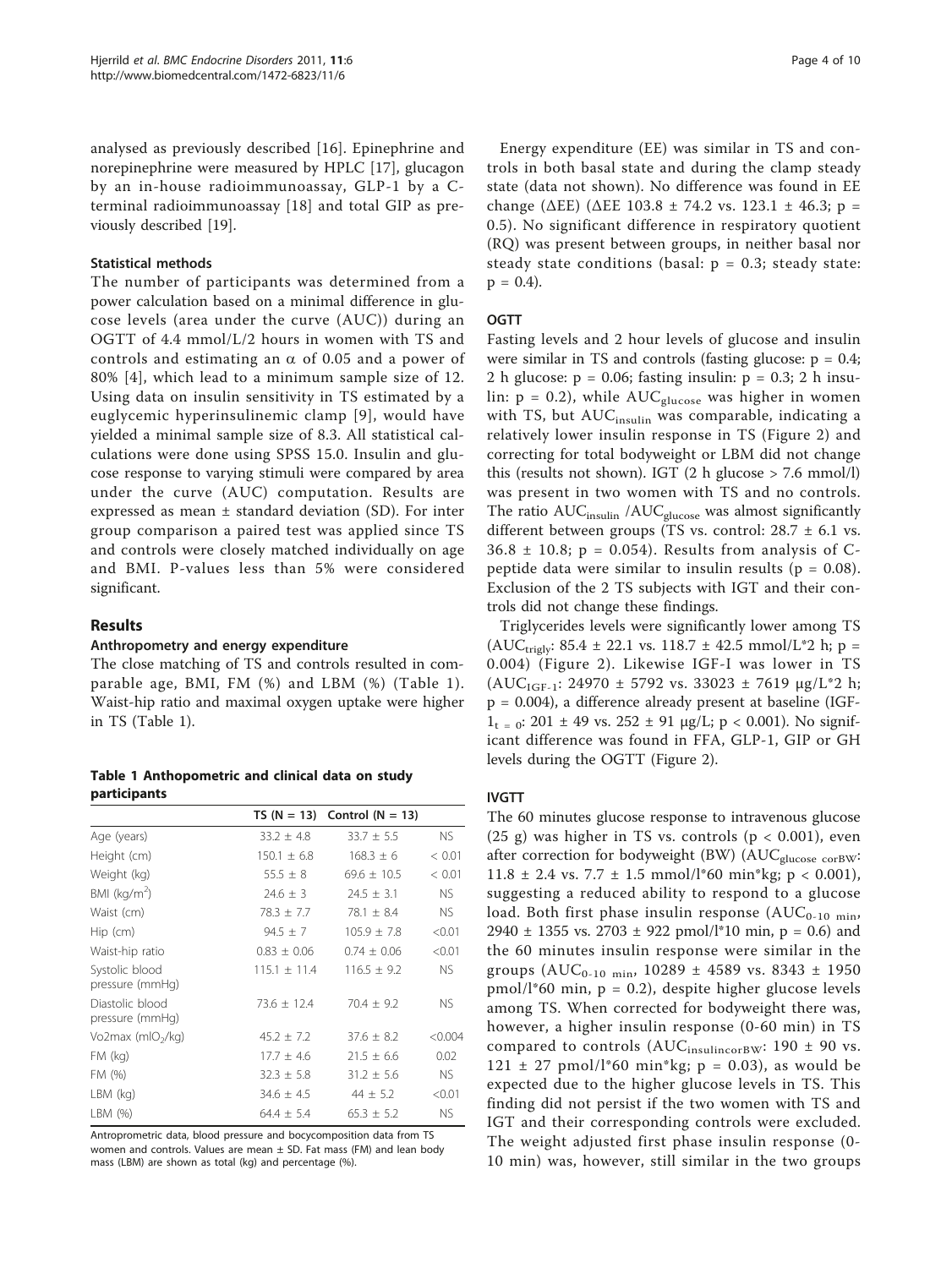<span id="page-4-0"></span>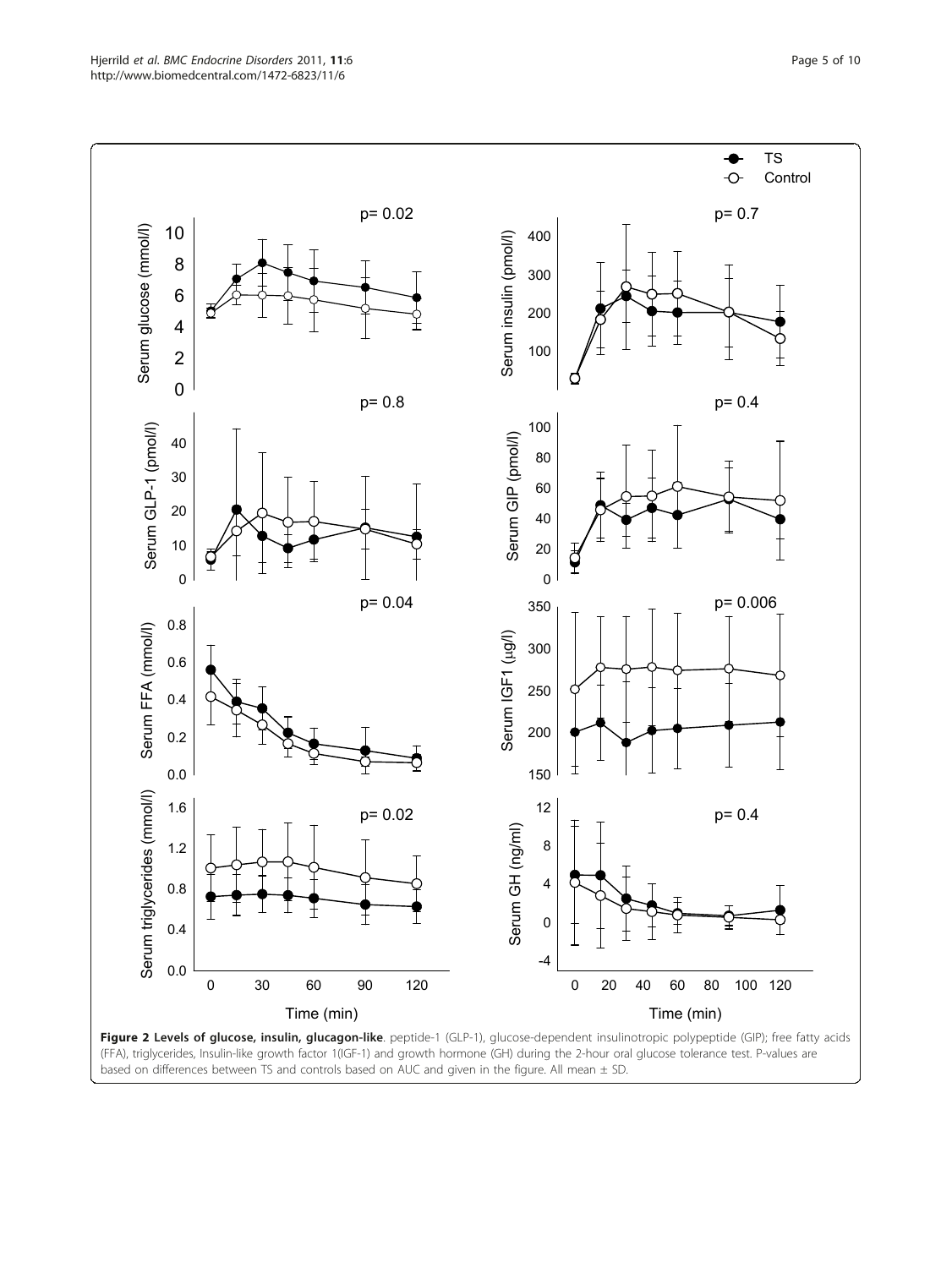$(AUC<sub>insulincorBW</sub>: 53 ± 24 vs. 39 ± 12 pmol/l*10 min*kg;$ p = 0.07). Calculation of a glucose/insulin ratio revealed no difference between groups (ratio AUC<sub>insulin</sub>/AUC<sub>glu-</sub> cose:  $16.5 \pm 8.1$ ;  $16.0 \pm 3.6$ ;  $p = 0.9$ ). No difference was found in FFA levels at baseline or during the IVGTT (baseline:  $p = 0.5$ ; AUC<sub>FFA</sub>:  $p = 0.4$ ).

#### Hyperinsulinemic euglycemic clamp

The insulin stimulated glucose uptake (M-value) obtained from the hyperinsulinemic, euglycemic clamp  $(8.6 \pm 1.8 \text{ vs. } 8.9 \pm 1.8 \text{ mg/kg*30 min}; p = 0.6)$  and uptake per LBM (13.7  $\pm$  2.7 vs. 14.0  $\pm$  2.2 mg/kg LBM\*30 min;  $p = 0.7$ ) were similar in the two study groups. The insulin levels during the last 30 minutes of the clamp, were slightly higher in controls  $(338 \pm 56 \text{ vs.})$  $380 \pm 45$  nmol/l; p = 0.04). The disposition index calculated using iAUC and the M-value was not significantly different between groups ( $p = 0.4$ ).

Cortisol levels were elevated in TS both at baseline  $(365 \pm 162 \text{ vs. } 243 \pm 112 \text{ nmol/}!)$ ; p = 0.04) and during the steady state of the hyperinsulinemic clamp (AUC<sub>cortisol</sub>: 7828  $\pm$  3699 vs. 5128  $\pm$  2046 nmol/l\*30 min; p = 0.03), as was steady state norepinephrine (AUC<sub>norepinephrine</sub>:  $7421 \pm 1769$  vs.  $6037 \pm 1802$  pg/ml\*30 min; p = 0.04). Levels of glucagon (AUC $_{\text{Glucagon}}$ : 599 ± 519 vs. 584 ± 179 pg/ml\*30 min, p = 0.9), GH ( $AUC<sub>GH</sub>: 26 \pm 38$  vs. 69 ± 113 ng/ml\*30 min,  $p = 0.2$ ) and epinephrine (AUC<sub>eni</sub>: 1533 ± 2054 vs. 1269 ± 457 pg/ml\*30 min, p = 0.7) were similar during the steady state period of the clamp.

#### Insulin Pulsatility

The overall insulin release was comparable between TS and control women, with similar burst mass and amplitude, as well as basal secretion. The regularity of the insulin release pattern, as assessed by approximate entropy was similar, as was the spectral power and the autocorrelation coefficient (Table 2).

## Graded hyperglycaemic clamp, arginine and GLP-1 bolus

Beta-cell function was measured as the insulin response to hyperglycaemia, arginine and GLP-1 stimulation. During the entire stimulation period the levels of glucose and insulin were identical in the groups (Figure [3](#page-6-0)). No significant difference in FFA or GH levels was present during the hyperglycaemic clamp, and glucagon levels during arginine and GLP-1 stimulation were similar between groups (Figure [4\)](#page-7-0). GLP-1 was measured to verify a sufficient response to the bolus injection.

#### **Discussion**

The salient results of the present study are the discrete perturbations in the glucose handling in young females with Turner syndrome. We found an increased level of glucose during 1) the OGTT and 2) during the IVGTT, and an insufficient concomitant compensatory increase in the level of insulin, resulting in a reduced insulin-toglucose ratio. The study provides a detailed assessment of the glucose homeostasis in TS, and it extends and refines the results of previous studies. Study participants in the present study were matched closely, not only on age and BMI, but also on body fat. Using the gold standard for determining insulin sensitivity, the euglycemic clamp, we found no difference between TS and controls.

The backdrop for the present study is epidemiological data showing a four-fold increase in the risk of T2DM [[6\]](#page-8-0). Similar fasting glucose and insulin levels are present in TS and controls [\[4](#page-8-0)[,20](#page-9-0)[,5](#page-8-0),[21\]](#page-9-0). Previous studies of insulin sensitivity in TS have shown equivocal results, in

|                                    | $TS (N = 12)$     |                 | Control $(N = 13)$ |                |         |
|------------------------------------|-------------------|-----------------|--------------------|----------------|---------|
|                                    | Mean $\pm$ SD     | Range           | Mean $\pm$ SD      | Range          | P-value |
| Deconvolution                      |                   |                 |                    |                |         |
| Mass (pmol/L/pulse)                | $12.14 \pm 3.93$  | $7 - 17.5$      | $15.49 \pm 8.1$    | $8 - 38.2$     | 0.2     |
| Amplitude (pmol/L*min)             | $9.67 \pm 3.15$   | $5.5 - 13.9$    | $12.35 \pm 6.46$   | $6.4 - 30.5$   | 0.2     |
| Pulse interval (min/pulse)         | $7.92 + 1.71$     | $6.1 - 12.4$    | $7.49 + 0.95$      | $6 - 9.5$      | 0.3     |
| Basal secretion (pmol/L*min)       | $4.63 \pm 2.25$   | $4.48 - 2.09$   | $4.48 \pm 2.09$    | $1.7 - 7.3$    | 0.7     |
| Pulse fraction                     | $0.28 \pm 0.11$   |                 | $0.33 + 0.11$      |                | 0.1     |
| Regularity Analysis                |                   |                 |                    |                |         |
| ApEn (m = 1, r = $0.2 \times SD$ ) | $1.34 \pm 0.15$   | $0.974 - 1.503$ | $1.39 + 0.058$     | $1.32 - 1.51$  | 0.3     |
| ApEn (m = 1, r = $1.0 \times SD$ ) | $0.586 \pm 0.19$  | $0.035 - 0.772$ | $0.637 + 0.073$    | $0.5 - 0.762$  | 0.4     |
| Spectral power                     | $7.03 \pm 2.85$   | $3.3 - 11.9$    | $7.58 \pm 2.2$     | $4.3 - 12.8$   | 0.4     |
| Spectral frequency                 | $10.58 \pm 2.27$  | $8 - 13$        | $10.69 \pm 2.39$   | $7 - 13$       | 0.6     |
| Autocorrelation coefficient        | $0.198 \pm 0.144$ | $0.005 - 0.462$ | $0.246 + 0.129$    | $0.05 - 0.468$ | 0.3     |
| Autocorrelation frequency          | $9.0 \pm 2.8$     | $6 - 15$        | $9.62 \pm 2.29$    | $6 - 13$       | 0.05    |

#### Parameters of pulsatility analysis based on deconvolution analysis, spectral analysis, and autocorrelation analysis and on the estimation of approximate entropy (ApEn) of individual insulin concentration time series in TS and controls.

#### Table 2 Insulin pulsatility analysis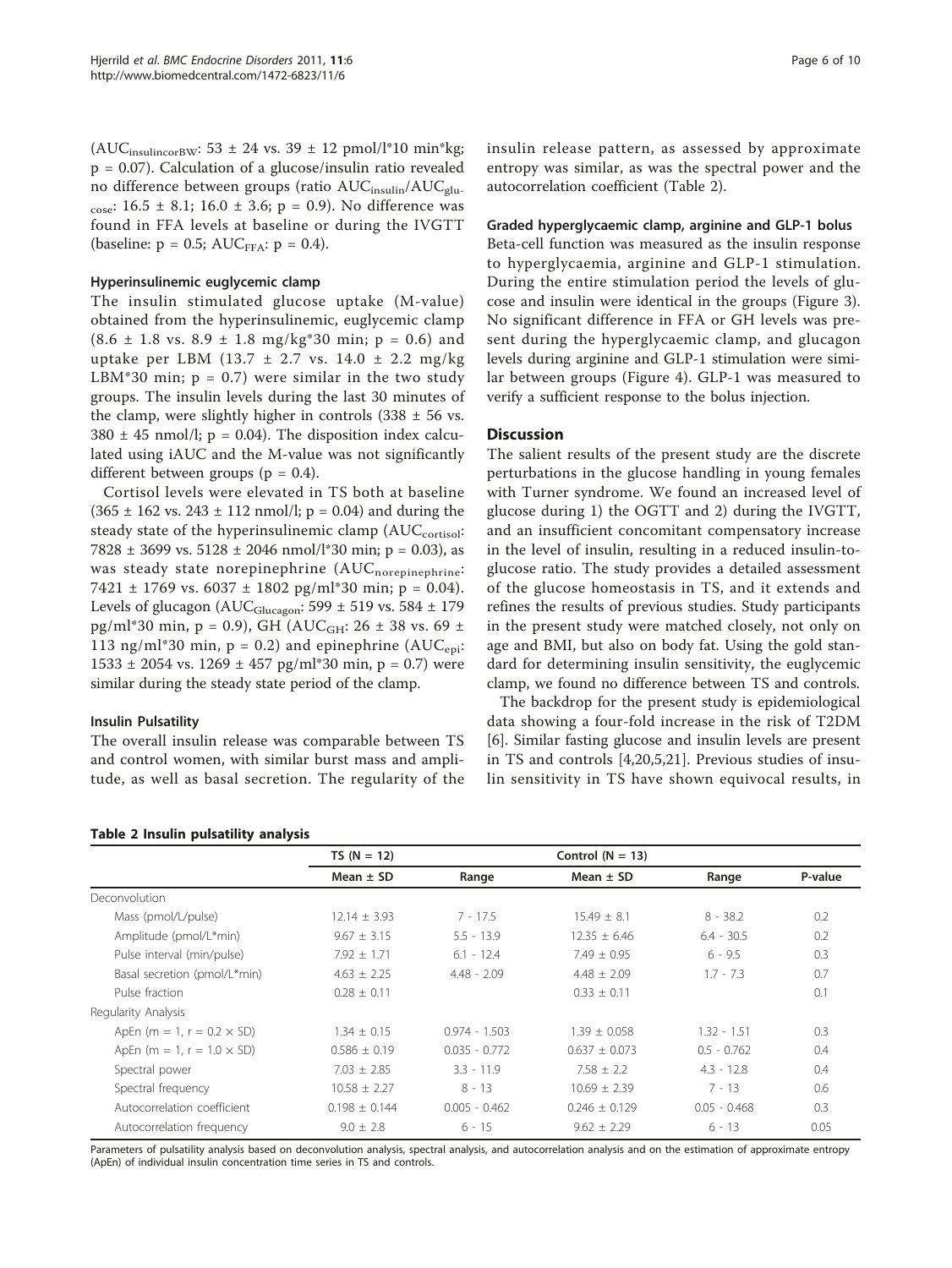<span id="page-6-0"></span>

part due to an insufficient match on body composition. Reduced insulin sensitivity among children [\[3,](#page-8-0)[22](#page-9-0)] and adults [[9\]](#page-8-0) has been reported, but here TS had significantly higher BMI compared to controls. Studies of BMI and fat mass matched groups of TS and controls have not found insulin resistance to be an important trait in TS [\[4](#page-8-0),[5,](#page-8-0)[21](#page-9-0)]. Deficits in glucose metabolism seem to be present after glucose stimulation, and it has repeatedly been demonstrated that the response to oral glucose stimulation is impaired in TS [[4,5,](#page-8-0)[23\]](#page-9-0). In the present study 2 (18%) participants with TS had IGT, none in the control group. Impaired glucose tolerance was not an exclusion criterion in this study, which can be disputed, but this would exclude up to 50% of the TS population, resulting in a group of TS which would not be representative for the population. Leaving the two TS with IGT out of the data analysis, however, only changed the results marginally in regard to the OGTT, but not in regard to the results from the IVGTT.

To our knowledge  $\beta$ -cell function in this patient group has not been studied thoroughly before. The  $\beta$ -cell function in theory depends on: 1) the total  $\beta$ -cell mass, 2) the sensitivity of the individual cells to the stimulus and 3) the secretory capacity of the individual cell [\[24](#page-9-0)]. Intravenously administered hyperglycaemia, followed by first arginine, then GLP-1, resulted in an insulin response of the same magnitude in TS and controls. However, the first phase insulin response (0-10 min) during the IVGTT demonstrates a reduced insulin peak relative to the glucose peak in TS. This could suggest that the discrete reduction in insulin secretion following a glucose load is time dependant and becomes apparent after an acute glucose load, due to a delay in insulin secretion. This has earlier been described in a small TS population tested by OGTT [[25\]](#page-9-0), as also shown here with an increased AUC of glucose but comparable AUC for insulin compared with controls during the OGTT. By closely matching on age and BMI we have eliminated some of the confounding factors of IGT not directly linked to TS. Recently, Bakalov et al found a 25% prevalence of T2DM among a large group of adult TS tested by OGTT ( $n = 224$ ) with a mean age of 35 years [[23\]](#page-9-0), corroborating epidemiological evidence [[6-8](#page-8-0)]. They went on to divide their study group by karyotype into patients with delXq with a T2DM rate of 9% (similar to the T2DM rate in the background population), 45, X with a rate of 18%, delXp with a rate of 23%, and impressively, a rate of 43% among subjects with isochromosome Xq. These data suggests that haploinsufficiency of genes on Xp increases the risk of T2DM to 18-23%, and additionally that haploinsufficiency of Xp combined with trisomy for Xq genes (karyotypes with isochromosome Xq) further increases the risk of T2DM [[23\]](#page-9-0). Gene expression profiling of 45, X and isochromosome Xq groups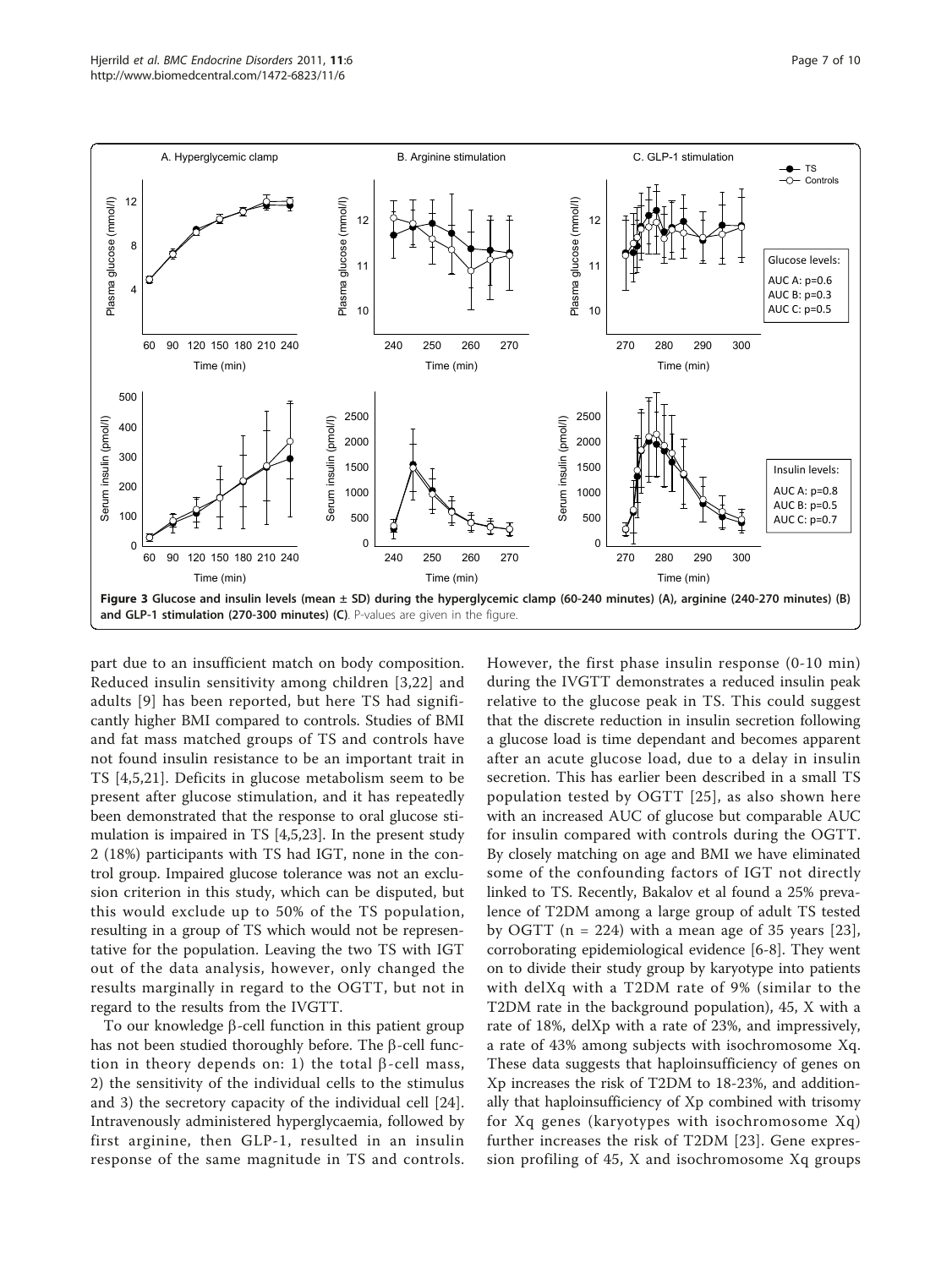<span id="page-7-0"></span>

suggested overexpression of transcription factors involved in diabetes, pancreatic islet and  $\beta$ -cell function, as well as proinflammatory action in patients with isochromosome Xq and mirrored by increased levels of circulating CRP, IGF2 and GAD antibodies. Increased CRP [[26,21](#page-9-0)]and GAD antibodies has been found before and the latter has been linked to the presence of isochromosome Xq [[27\]](#page-9-0). Likewise, it is well known that the rate of autoimmunity in general is hugely increased in TS [\[28](#page-9-0)] being most pronounced for females with isochromosome Xq [[28\]](#page-9-0), and possibly also affected by the presence of allelic variation of the other genes on other chromosomes, such as PTPN22 gene [[29](#page-9-0)].

During the IVGTT a standard dose of glucose was given, which means that participants with TS and a smaller body size received a relatively higher dose of glucose compared to controls. However, one would have expected a similar glucose level, with an appropriately increased level of insulin among TS. The present and previous results point towards a relative inability of patients with TS to respond appropriately to a glucose load, however not dependent on the prevailing estradiol level, since the defect in glucose handling is present both during basal circumstances and during hormone substitution therapy [[4\]](#page-8-0).

During the OGTT triglycerides were lower among TS, as was serum IGF-I, as also seen in previous studies where we found evidence of perturbation of the entire GH-IGF-IGFBP axis [[30](#page-9-0)-[32\]](#page-9-0). Interestingly, a recent study in children with TS showed that previously GH treated girls had less subcutaneous and visceral fat and less glucose intolerance than GH naïve girls, pointing towards either a long lasting protective effect of GH treatment on body composition and glucose homeostasis or that GH treatment actually corrected some underlying GH deficiency or a combination of both [\[33](#page-9-0)].

In addition we found higher levels of cortisol and norepinephrine during the euglycemic clamp. The elevation of cortisol may well be due to HRT induced elevation of cortisol binding globulin, which leads to elevated total cortisol (measured here), but does not increase free cortisol [[34](#page-9-0)]. Elevated norepinephrine leves has been described before and linked to dysregulation of sympathetic nervous system and resting tachycardia [[35\]](#page-9-0).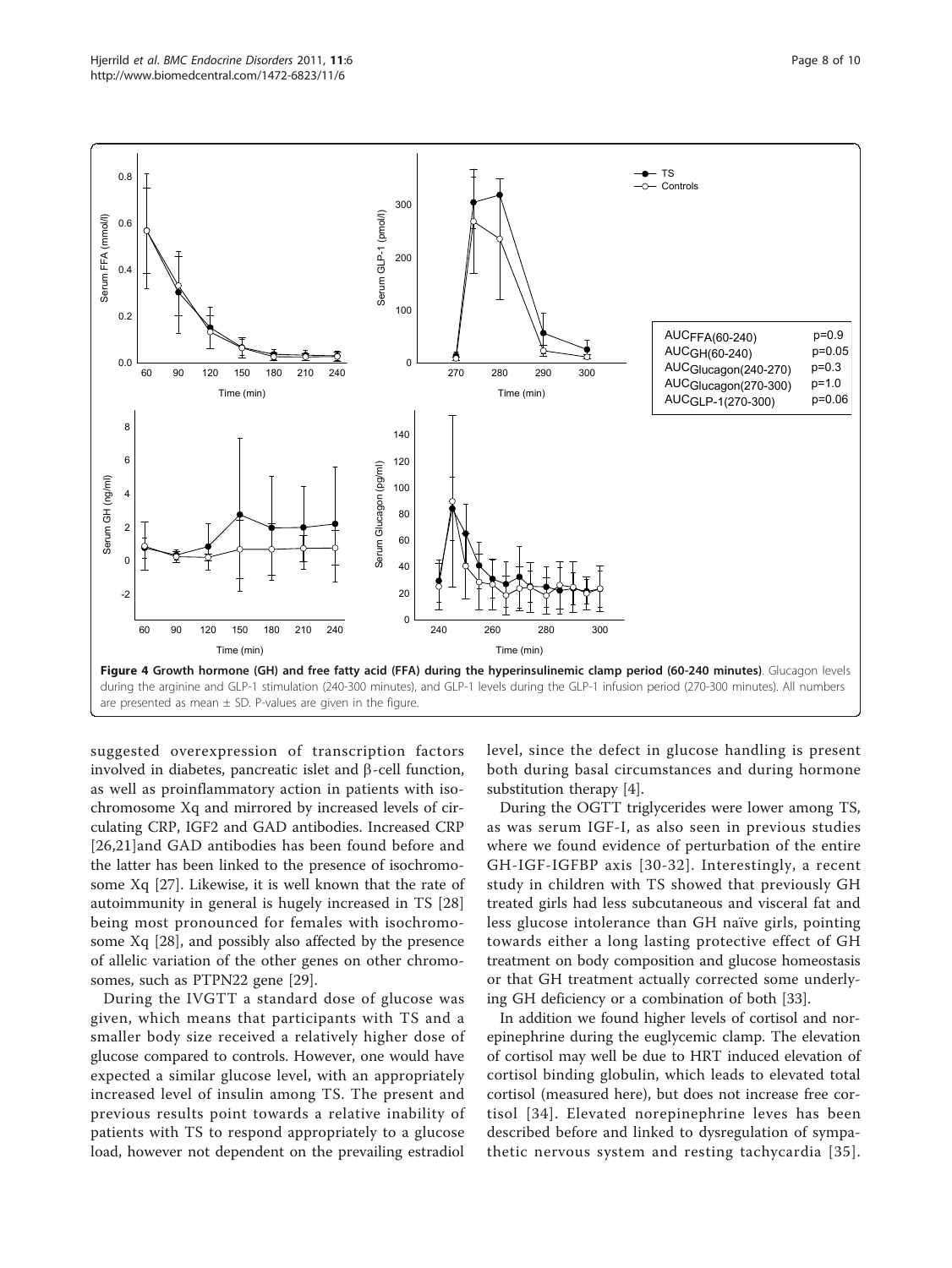<span id="page-8-0"></span>Taken together, these data from the OGTT, IVGTT and clamp studies, suggests that a number of variables, such as prevailing levels of IGF-I (and indeed the entire GH-IGF-IGFBP axis [[32\]](#page-9-0)), norepinephrine and triglycerides, and possibly concepts such as glucose toxicity and lipotoxicity, might interact, influence and perhaps explain the perturbed b-cell function seen in this and other studies. Recent data suggests that interesting genes will be discovered in the future; both on Xp and Xq [[23](#page-9-0)], and that expression of these genes will provide new targets for treatment of T2DM, both in TS, but certainly also in a broader T2DM population.

Unexpectedly, and contrary to earlier findings, we found a higher  $VO<sub>2</sub>max$  in our patient population [[31](#page-9-0),4[,36\]](#page-9-0). Still, it seems unlikely that this alone could explain the present differences in glucose metabolism. In addition, the dynamics of high-frequency insulin oscillations were normal as assessed by analysis of minute-to-minute insulin measurements, pointing towards a normal baseline  $\beta$ -cell function. This method has previously been demonstrated to be a sensitive marker of  $\beta$ -cell function [\[37\]](#page-9-0).

#### Conclusions

Thus, the presented data show that neither decreased insulin sensitivity nor significantly decreased  $\beta$ -cell function after stimulation with hyperglycaemia or during challenge with arginine and GLP-1 explain the abnormalities in the glucose homeostasis in TS. However, young women with TS show early discrete signs of decreased  $\beta$ -cell function during testing with OGTT and IVGTT, and the data could be interpreted as a syndrome specific background for the development of diabetes [[23\]](#page-9-0), with involvement of multiple variables, such as IGF-I, norepinephrine and triglycerides. We recommend that all women with TS are tested regularly for the presence of diabetes, and we suggest that the high rate of T2DM is due to faltering  $\beta$ -cell function as presented here has a genetic basis.

#### Acknowledgements

We should like to express our thanks to the following people and institutions: Annette Mengel, Joan Hansen, Inga Bisgaard and Lene Ring are thanked for their expert technical help. The Danish Agency for Science Technology and Innovation is thanked for financial support (# 271-07-0333).

#### Author details

<sup>1</sup>Department of Endocrinology and Internal Medicine and Medical Research Laboratories, Aarhus Sygehus NBG, Aarhus University Hospital, Denmark. 2 Department of Biomedical Sciences, The Panum Institute, University of Copenhagen, Denmark. <sup>3</sup>Department of Endocrinology and Diabetes, Odense University Hospital, Denmark.

#### Authors' contributions

All of the authors contributed to the study design, data interpretation, and discussion of study results. BEH and CHG prepared the first draft of the manuscript and subsequently all authors took active part in preparing the

final manuscript and were active participants throughout the life of the study. BEH was the principal investigator for the study and together with CHG performed the statistical analysis. CHG, JSC and OS developed the study concept and research questions. CBJ analyzed the insulin pulsatility data. All of the authors read and approve of the final manuscript.

#### Competing interests

The authors declare that they have no competing interests.

#### Received: 13 December 2010 Accepted: 15 March 2011 Published: 15 March 2011

#### References

- 1. Forbes AP, Engel E: [The high incidence of diabetes mellitus in 41](http://www.ncbi.nlm.nih.gov/pubmed/13958676?dopt=Abstract) [patients with gonadal dysgenesis, and their close relatives.](http://www.ncbi.nlm.nih.gov/pubmed/13958676?dopt=Abstract) Metabolism 1963, 12:428-439.
- 2. Nielsen J, Johansen K, Yde H: [The frequency of diabetes mellitus in](http://www.ncbi.nlm.nih.gov/pubmed/5394546?dopt=Abstract) patients with Turner'[s syndrome and pure gonadal dysgenesis. Blood](http://www.ncbi.nlm.nih.gov/pubmed/5394546?dopt=Abstract) [glucose, plasma insulin and growth hormone level during an oral](http://www.ncbi.nlm.nih.gov/pubmed/5394546?dopt=Abstract) [glucose tolerance test.](http://www.ncbi.nlm.nih.gov/pubmed/5394546?dopt=Abstract) Acta Endocrinol Copenh 1969, 62:251-269.
- 3. Caprio S, Boulware S, Diamond M, Sherwin RS, Carpenter TO, Rubin K, Amiel S, Press M, Tamborlane WV: [Insulin resistance: an early metabolic](http://www.ncbi.nlm.nih.gov/pubmed/2005209?dopt=Abstract) [defect of Turner](http://www.ncbi.nlm.nih.gov/pubmed/2005209?dopt=Abstract)'s syndrome. J Clin Endocrinol Metab 1991, 72:832-836.
- 4. Gravholt CH, Naeraa RW, Nyholm B, Gerdes LU, Christiansen E, Schmitz O, Christiansen JS: [Glucose metabolism, lipid metabolism, and](http://www.ncbi.nlm.nih.gov/pubmed/9653596?dopt=Abstract) [cardiovascular risk factors in adult Turner](http://www.ncbi.nlm.nih.gov/pubmed/9653596?dopt=Abstract)'s syndrome. The impact of sex [hormone replacement.](http://www.ncbi.nlm.nih.gov/pubmed/9653596?dopt=Abstract) Diabetes Care 1998, 21:1062-1070.
- 5. Bakalov VK, Cooley MM, Quon MJ, Luo ML, Yanovski JA, Nelson LM, Sullivan G, Bondy CA: [Impaired insulin secretion in the Turner metabolic](http://www.ncbi.nlm.nih.gov/pubmed/15240640?dopt=Abstract) [syndrome.](http://www.ncbi.nlm.nih.gov/pubmed/15240640?dopt=Abstract) J Clin Endocrinol Metab 2004, 89:3516-3520.
- 6. Gravholt CH, Juul S, Naeraa RW, Hansen J: [Morbidity in Turner syndrome.](http://www.ncbi.nlm.nih.gov/pubmed/9474075?dopt=Abstract) J Clin Epidemiol 1998, 51:147-158.
- 7. Schoemaker MJ, Swerdlow AJ, Higgins CD, Wright AF, Jacobs PA: [Mortality](http://www.ncbi.nlm.nih.gov/pubmed/18812477?dopt=Abstract) [in women with turner syndrome in Great Britain: a national cohort](http://www.ncbi.nlm.nih.gov/pubmed/18812477?dopt=Abstract) [study.](http://www.ncbi.nlm.nih.gov/pubmed/18812477?dopt=Abstract) J Clin Endocrinol Metab 2008, 93:4735-4742.
- 8. Stochholm K, Juul S, Juel K, Naeraa RW, Gravholt CH: [Prevalence,](http://www.ncbi.nlm.nih.gov/pubmed/16849410?dopt=Abstract) [incidence, diagnostic delay, and mortality in Turner syndrome.](http://www.ncbi.nlm.nih.gov/pubmed/16849410?dopt=Abstract) J Clin Endocrinol Metab 2006, 91:3897-3902.
- 9. Salgin B, Amin R, Yuen K, Williams RM, Murgatroyd P, Dunger DB: [Insulin](http://www.ncbi.nlm.nih.gov/pubmed/16407654?dopt=Abstract) [resistance is an intrinsic defect independent of fat mass in women with](http://www.ncbi.nlm.nih.gov/pubmed/16407654?dopt=Abstract) Turner'[s syndrome.](http://www.ncbi.nlm.nih.gov/pubmed/16407654?dopt=Abstract) Horm Res 2006, 65:69-75.
- 10. Abrahamsen B, Gram J, Hansen TB, Beck NH: [Cross calibration of QDR-](http://www.ncbi.nlm.nih.gov/pubmed/7786643?dopt=Abstract)[2000 and QDR-1000 dual-energy X-ray densitometers for bone mineral](http://www.ncbi.nlm.nih.gov/pubmed/7786643?dopt=Abstract) [and soft-tissue measurements.](http://www.ncbi.nlm.nih.gov/pubmed/7786643?dopt=Abstract) Bone 1995, 16:385-390.
- 11. Ferrannini E: Equations and assumptions of indirect calorimetry: some special problems. 1992, 1-17.
- 12. Tripathy D, Wessman Y, Gullstrom M, Tuomi T, Groop L: [Importance of](http://www.ncbi.nlm.nih.gov/pubmed/12716795?dopt=Abstract) [obtaining independent measures of insulin secretion and insulin](http://www.ncbi.nlm.nih.gov/pubmed/12716795?dopt=Abstract) [sensitivity during the same test: results with the Botnia clamp.](http://www.ncbi.nlm.nih.gov/pubmed/12716795?dopt=Abstract) Diabetes Care 2003, 26:1395-1401.
- 13. Veldhuis JD, Carlson ML, Johnson ML: [The pituitary gland secretes in](http://www.ncbi.nlm.nih.gov/pubmed/2823271?dopt=Abstract) [bursts: appraising the nature of glandular secretory impulses by](http://www.ncbi.nlm.nih.gov/pubmed/2823271?dopt=Abstract) [simultaneous multiple-parameter deconvolution of plasma hormone](http://www.ncbi.nlm.nih.gov/pubmed/2823271?dopt=Abstract) [concentrations.](http://www.ncbi.nlm.nih.gov/pubmed/2823271?dopt=Abstract) Proc Natl Acad Sci USA 1987, 84:7686-7690.
- Porksen N, Nyholm B, Veldhuis JD, Butler PC, Schmitz O: [In humans at least](http://www.ncbi.nlm.nih.gov/pubmed/9374676?dopt=Abstract) [75% of insulin secretion arises from punctuated insulin secretory bursts.](http://www.ncbi.nlm.nih.gov/pubmed/9374676?dopt=Abstract) Am J Physiol 1997, 273:E908-14.
- 15. Pincus SM: [Approximate entropy as a measure of system complexity.](http://www.ncbi.nlm.nih.gov/pubmed/11607165?dopt=Abstract) Proc Natl Acad Sci USA 1991, 88:2297-2301.
- 16. Frystyk J, Dinesen B, Orskov H: [Non-competitive time-resolved](http://www.ncbi.nlm.nih.gov/pubmed/8745141?dopt=Abstract) [immunofluorometric assays for determination of human insulin-like](http://www.ncbi.nlm.nih.gov/pubmed/8745141?dopt=Abstract) [growth factor I and II.](http://www.ncbi.nlm.nih.gov/pubmed/8745141?dopt=Abstract) Growth Regul 1995, 5:169-176.
- 17. Carstensen E, Yudkin JS: [Platelet catecholamine concentrations after](http://www.ncbi.nlm.nih.gov/pubmed/8306549?dopt=Abstract) [short-term stress in normal subjects.](http://www.ncbi.nlm.nih.gov/pubmed/8306549?dopt=Abstract) Clin Sci (Lond) 1994, 86:35-41.
- 18. Hvidberg A, Nielsen MT, Hilsted J, Orskov C, Holst JJ: [Effect of glucagon](http://www.ncbi.nlm.nih.gov/pubmed/8289665?dopt=Abstract)[like peptide-1 \(proglucagon 78-107 amide\) on hepatic glucose](http://www.ncbi.nlm.nih.gov/pubmed/8289665?dopt=Abstract) [production in healthy man.](http://www.ncbi.nlm.nih.gov/pubmed/8289665?dopt=Abstract) Metabolism 1994, 43:104-108.
- 19. Deacon CF, Nauck MA, Meier J, Hucking K, Holst JJ: [Degradation of](http://www.ncbi.nlm.nih.gov/pubmed/11061504?dopt=Abstract) [endogenous and exogenous gastric inhibitory polypeptide in healthy](http://www.ncbi.nlm.nih.gov/pubmed/11061504?dopt=Abstract) [and in type 2 diabetic subjects as revealed using a new assay for the](http://www.ncbi.nlm.nih.gov/pubmed/11061504?dopt=Abstract) [intact peptide.](http://www.ncbi.nlm.nih.gov/pubmed/11061504?dopt=Abstract) J Clin Endocrinol Metab 2000, 85:3575-3581.